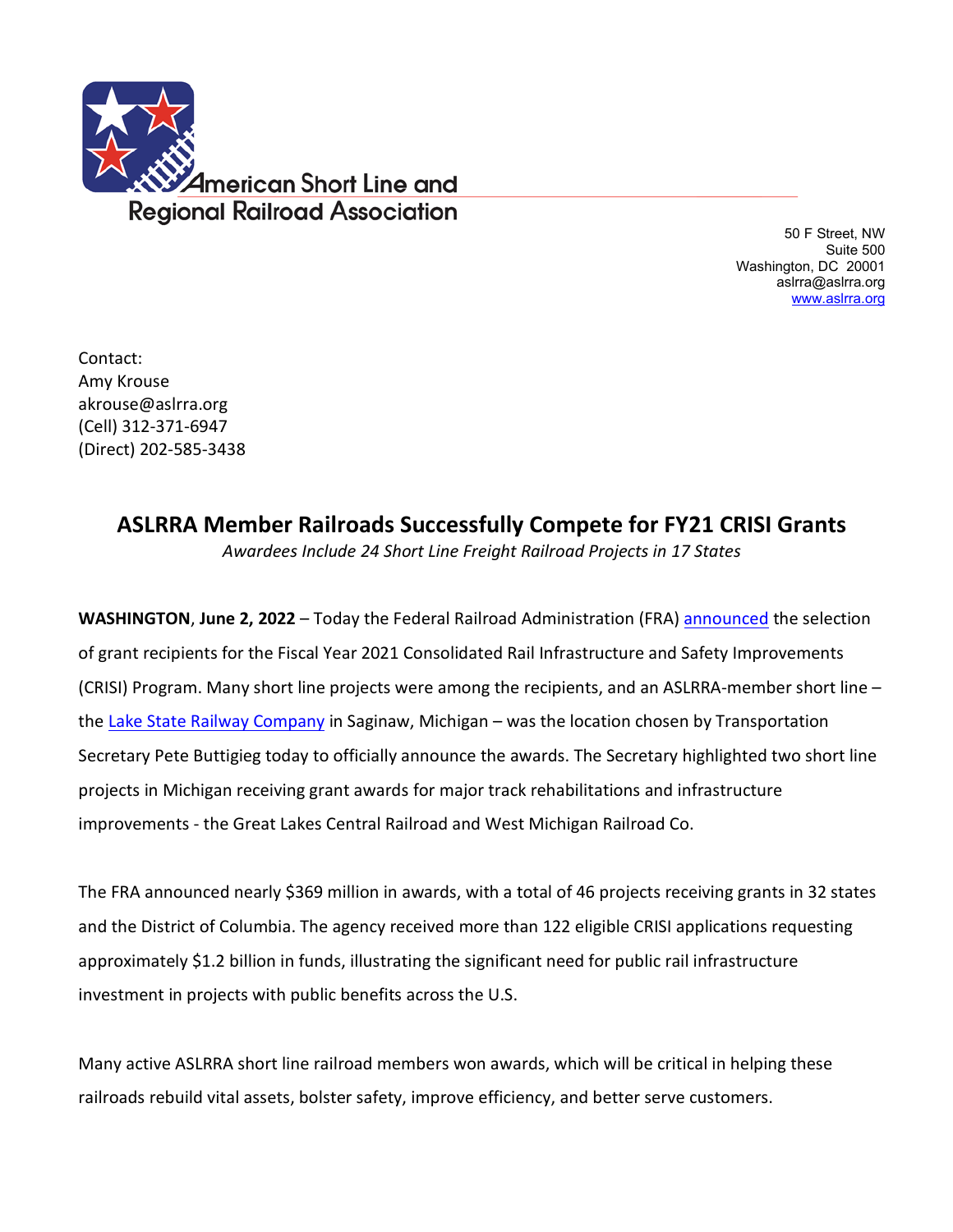"We thank Congress for making these vital resources available, and we applaud the FRA for putting them to use in such a smart, efficient way," said Chuck Baker, President of the American Short Line and Regional Railroad Association. "There's no better bang for the buck than investing in short line freight rail, which is so often the critical first and last mile for moving goods and freight nationwide. The investments announced today will enhance the safety of freight movement, promote an environmentally sustainable mode of transportation, take freight off crowded highways, and provide a profound economic benefit to hundreds of short line freight rail customers and communities, largely in small town and rural America."

Short line railroads find CRISI a particularly attractive program, as a railroad can apply directly for a grant, and many types of capital projects typical of a short line are eligible under the grant. Short line railroads can also apply for the program in partnership with another eligible entity, such as a state department of transportation or a rail authority.

"In conversations with short line railroad owners and managers over the last few days, I've heard comments about how these CRISI grants will 'transform the railroad', 'allow us to be good stewards of the railroad for the next generation', and 'are a tremendous win for many stakeholders, most importantly our customers.' These grants will benefit small businesses nationwide, spurring growth and creating jobs in the manufacturing, agricultural, chemical, and construction industries," said Baker. "With so many challenges facing the country's supply chain, these awards will boost American competitiveness by strengthening weak spots in the rail network and removing bottlenecks. Short line freight railroads look forward to continuing to work with Congress and the FRA to ensure these resources are put to use quickly."

Short line railroad-related grant recipients and project beneficiaries, listed by state, include:

- **Alabama & Tennessee River Railway (Alabama) – \$4,962,110** to make improvements including upgrading siding to handle increased traffic and speed, enhancing signaling, eliminating bridge defects and other efforts that will improve safety;
- **Alaska Railroad (Alaska) – \$3,144,277** to replace an aging 62-foot, single-span thru girder bridge with a new 75-foot, single-span deck plate girder bridge to increase capacity;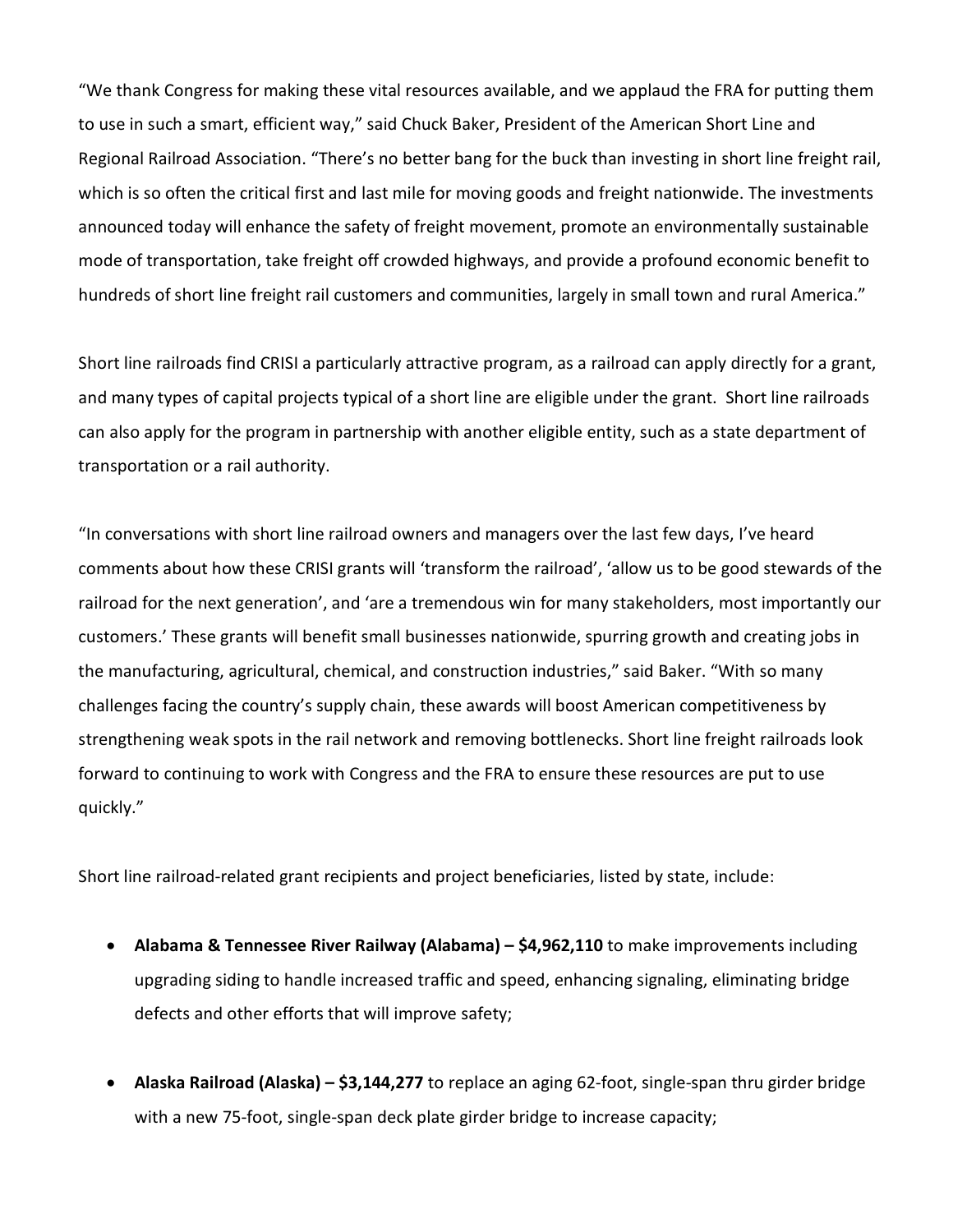- **Port of Little Rock (Arkansas) – \$5,569,373** to help the inland port railroad increase capacity and reduce fuel use, including adding 11,215 feet of track, constructing an engine maintenance facility, a training room with up-to-date equipment, a safe room in case of tornadoes, a storage room and a tools and parts room to increase capacity;
- **Florida Gulf & Atlantic Railroad (Florida) \$8,300,000** to replace 70,000 ties, install approximately 14,300 new ties, rehabilitate 11 sidings and repair 60 grade crossings to meet growing demand;
- **Georgia Southwestern Railroad (Georgia) – \$2,950,000** to assist with upgrading rails and crossties along 65 miles of track, carry out maintenance, prevent closures and derailments and continue to support 286,000-pound loads and Class 2 track status to ensure and improve reliability and safety;
- **Heart of Georgia Railroad (Georgia) – \$6,190,136** to assist with replacing rail and crossties and upgrade track to accommodate 286,000-pound loads along 51 miles of track, as well as replace 18 miles of rail, replace 2,750 crossties and carry out surface and ballast improvements to improve efficiency and train movement;
- **Burlington Shortline Railroad (Illinois) – \$1,769,767** to replace two bridge spans that are 100 years old, ensuring carload weight does not need to be reduced to 263,000-pounds and that bridges do not need to be taken out of service, ensuring freight remains off roadways and on rail;
- **Chicago, Fort Wayne & Eastern Railroad (Indiana) – \$8,383,761** to replace existing rail infrastructure, including approximately 154,176 linear feet of rail, 42,826 ties and over 10,000 tons of ballast, and to replace 43 at-grade crossing surface with rubber seal/asphalt designed for handling heavier loads and improving efficiency;
- **Elkhart and Western Railroad (Indiana) – \$2,618,173** to upgrade a nine-mile branch line to Class 1 track safety standards, expand rail siding capacity and replace three grade crossing surfaces, improving safety;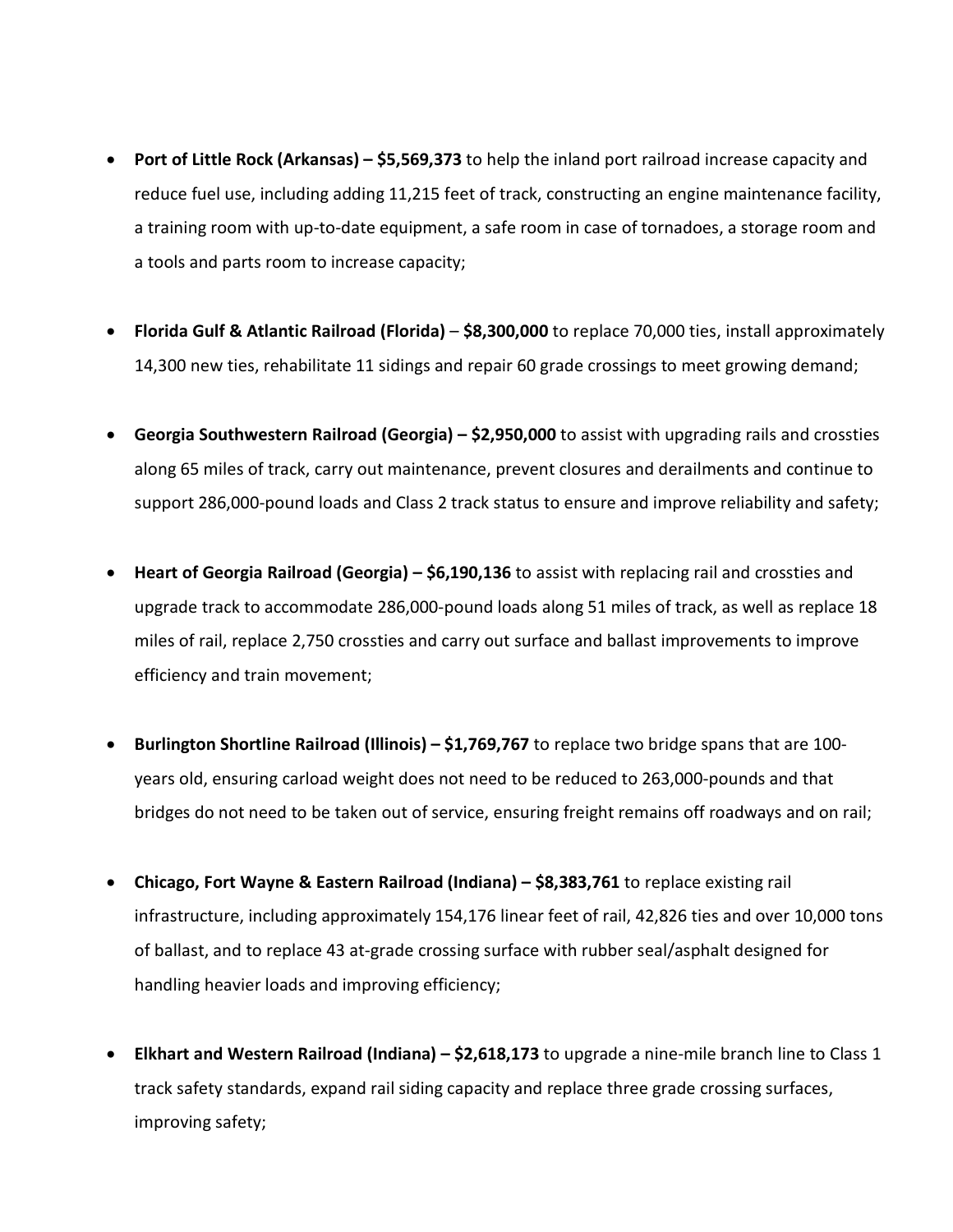- **Iowa Northern Railway (Iowa) \$7,173,452** to install 27.3 miles of continuous welded rail (CWR), including replacing 39-foot sections of jointed rails, enabling track to achieve an FRA Class 3 status allowing train speeds up to 40 MPH, improving efficiency and enhancing safety;
- **Cimarron Valley Railroad (Kansas) – \$10,991,971** to assist with replacing 51,618 crossties, performing 3,577 flash-butt welds to rail, relaying 3.7 miles of rail in curves, applying new ballast to 67 miles of track and surfacing 85 miles of track, increasing volume, enabling the safe transportation of hazmat, preventing derailments and addressing climate change through transportation of biofuels;
- **Kyle Railroad (Kansas) – \$9,367,112** to assist with replacing 23.5 track miles of obsolete 85-pound sectional rail with new, modern 115-pound continuous welded rail, as well as replacing rail turnouts, improving and rebuilding crossings, replacing crossties, improving efficiency, enhancing safety, extending rail service to agricultural communities and advancing resilience;
- **Central Kentucky Lines Railroad (Kentucky) \$7,380,600** to fund three efforts: a new freight railto-truck transload facility, rehabilitated track on the railroad's mainline and improvements to an existing main yard transload facility, including switch replacements, rehabilitated grade crossings and track and facilities, all of which will help improve service;
- **Great Lakes Central Railroad (Michigan) – \$21,340,300** to assist with installing 4.25 miles of new rail, eliminating joints on an additional 41.25 mainline track miles, replacing or rehabilitating 11 bridges and culverts, and installing approximately 30,000 ties on mainline and siding track, improving safety, providing a more reliable transportation option for farms, factories and shippers, and addressing climate change through reduced idling, decelerating and accelerating from more efficient operations;
- **West Michigan Railroad (Michigan) – \$8,697,910** to fund improvement on about 10 miles of track, including rail and cross-tie replacements, reconstructed roadbeds and bridge and turnout repairs,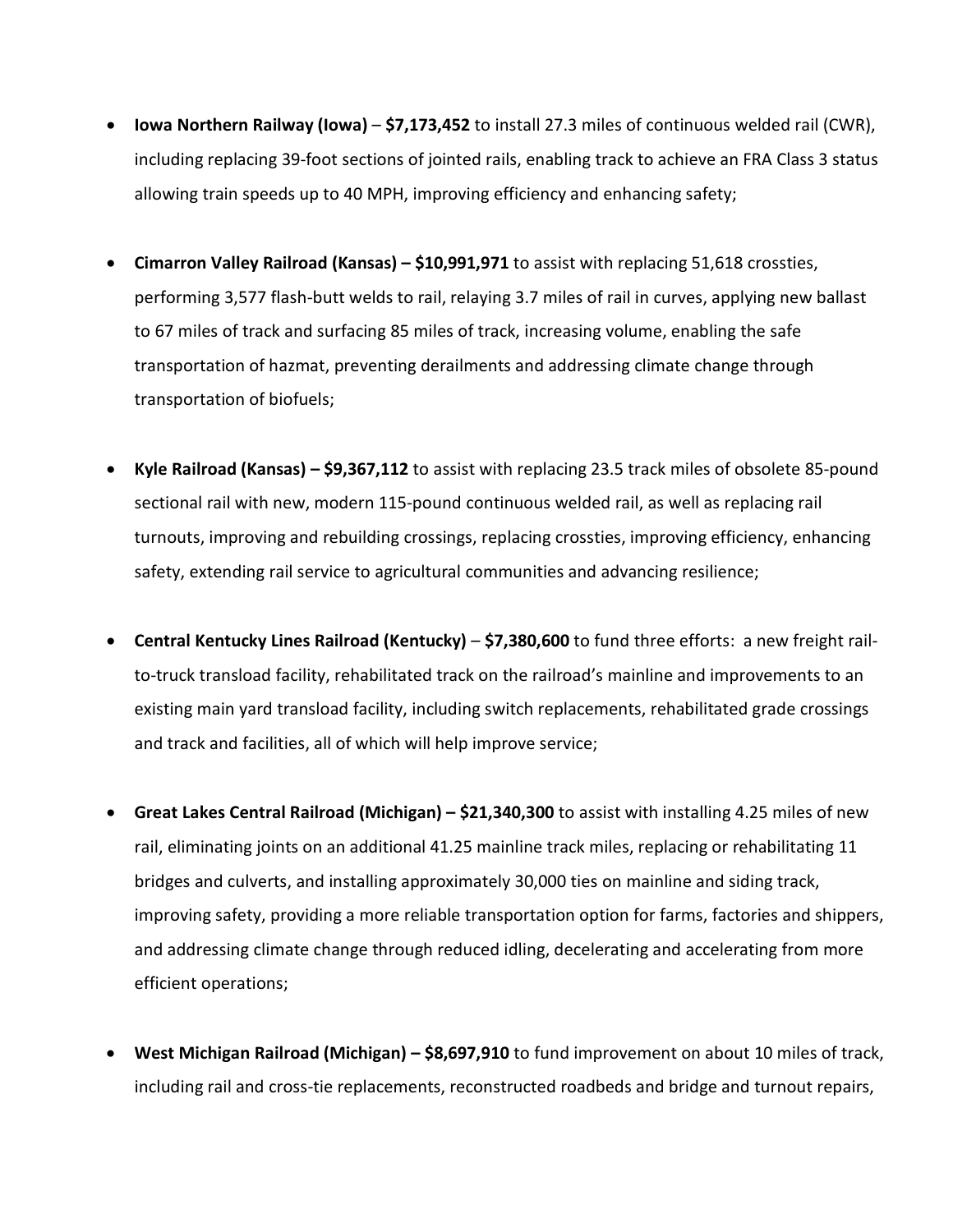with approximately 5.6 miles of track to be rebuilt, aiding the growth of existing industries and attracting new industries;

- **Twin Cities & Western Railroad (Minnesota) \$1,478,000** to make improvements to 12.2 miles of track, including addressing deteriorating conditions by performing rail "joint elimination" via flashbutt welding to convert the existing infrastructure to continuous welded rail that is stronger, safer, reduces mainline derailments and decreases repair and maintenance costs, enhancing safety and creating economic benefits by connecting rural stakeholders;
- **Nebraska Central Railroad (Nebraska) \$6,317,982** to assist with completing the preliminary engineering, environmental clearance, final design and construction of four rail sidings, including through three grade crossings, to meet increased rail demand, alleviate congestion, increase the rail network's resiliency and provide rail access to non-rail served industries;
- **New York, Susquehanna and Western Railway (New York) – \$2,931,122** to fund environmental analysis for and installation of 6.9 miles of continuous welded rail, new rail ties, ballast/surfacing, and four new switches, remedying fatigue problems associated with the jointed rail, allowing for the railroad's main line to carry 286,000-pound railcars and increase track speeds from 25 mph to 30 mph, increasing capacity, safety and reliability;
- **Red River Valley & Western Railroad (North Dakota) \$6,704,544** to assist in replacing 14.5 miles of old jointed rail, enhancing safety, bringing economic opportunities to rural businesses and farms and addressing climate change by moving grain production northward;
- **Central Railroad of Indiana (Ohio) – \$6,067,200** to assist in making safety improvements to four crossings, including enhanced signaling;
- **Wheeling & Lake Erie Railway (Ohio) – \$6,868,768** to assist with constructing a new connecting track and extension of yard tracks to eliminate switching movements and allow trains to directly access the yard from two railway subdivisions, improving safety and reliability;